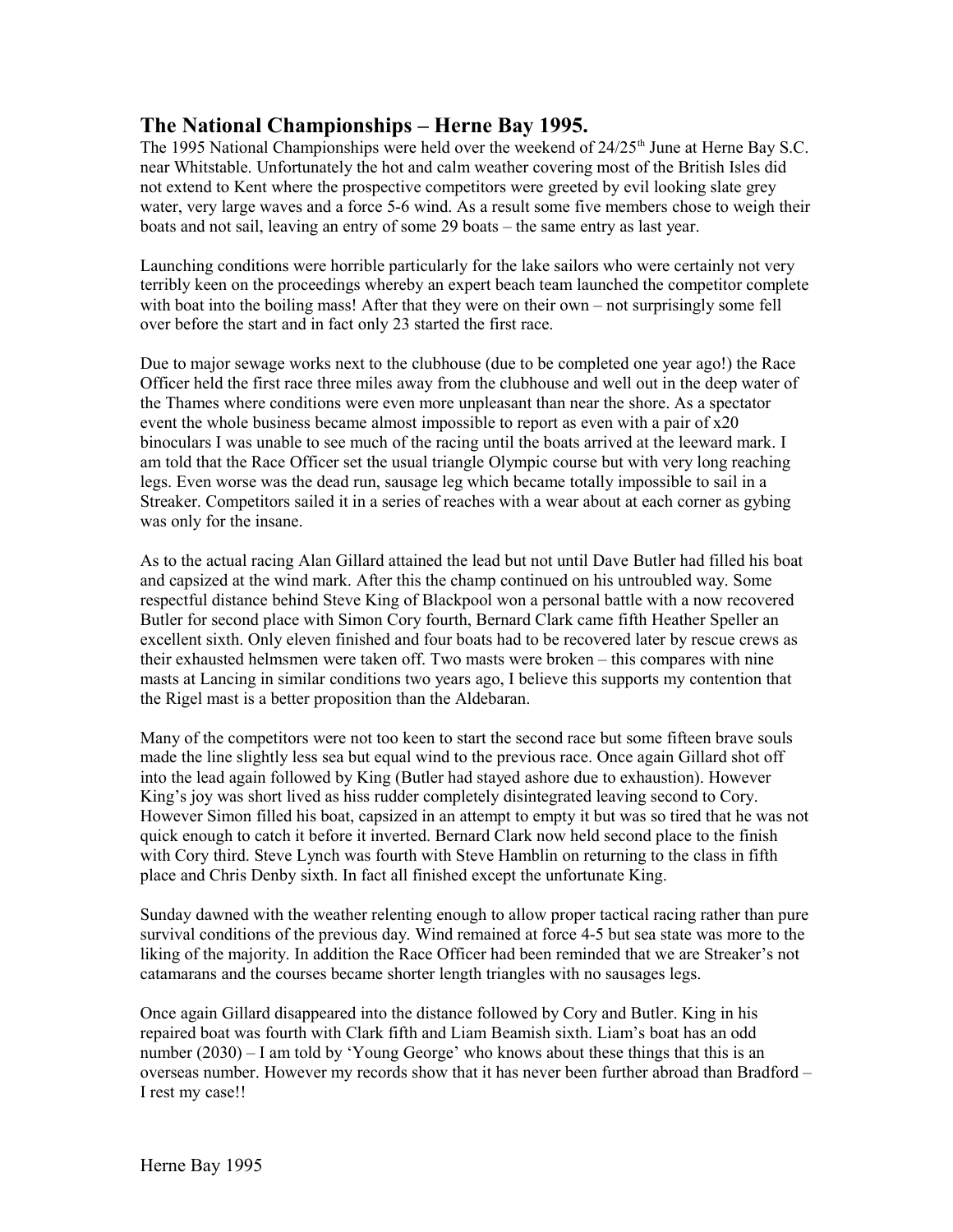As a matter of interest Gillard came ashore muttering as he had not noticed the change of course overnight – he sailed a sausage leg while everybody else was sailing triangles, but he still had time to correct his mistake and win by miles.

The fourth race was actually started in watery sunshine with Gillard winning by an even bigger margin again from the steady Cory with King a delighted and well earned third. Clark was fourth with Lynch fifth and Butler sixth.

The fifth race was not raced as the tired competitors wanted to get off home – particularly important for those from the far North who had some seven hours of travelling to get home.

Once again Alan Gillard proved his total mastery of the conditions to win the Nationals for the sixth time with Simon Cory second again. King was an excellent third and has not stopped smiling since! He had a huge grin on his face at the presentation ceremony and was last seen heading towards the nearest bar to get monumentally pissed!! Bernard Clark was fourth again with Dave Butler fifth and Steve Lynch at last in the top six.

The Altogether Shield went to Blackpool by one point from Lancing. The Over Trophy went to Alan Simmons although he is well over 55. this released the Well Over Trophy to Class Treasure Peter Crooks. The Under Trophy went to class newcomer John-Paul Marks who came all the way from Jersey to sail – he found Saturday hard but went well on Sunday. The Scaling Belle Cup returned to the care of Heather Speller, also from Jersey. The Cadzow Trophy went to an old boat for a change. John Potter, Commodore of H.B.S.C and yours truly decided that we had enough of awarding the trophy to brand new boats from the builders – how do you separate one new Cory boat from the rest anyway? The trophy went to 1294 sailed by Darren Middleton of Blackpool. Well done young man!

That left Gillard to remove the rest of the loot in his wheelbarrow. He won the Tate & Lyle Trophy, the Downs Cup (race 1), the Viking Trophy (race 2), the Ripon Horn (race 3), and the beautiful new Heron Salver presented to us this weekend by our hosts for the winner of the fourth race. I hope nobody presents a trophy for the fifth race as we have not been able to hold one for four years!!

I can only finish by thanking our hosts for a superb weekend. Nothing proved too much trouble for this friendly club – reminds me of Lancing two years ago. They made us feel really welcome with the galley and bar open all the time, the beach party outstanding in terrible conditions, the rescue crews efficient and the sailing good. Nobody could complain of not getting their money's worth. In fact most were too knackered to complain at all! And no, I do not regret having sold my boat – one look at the conditions on Saturday frightened me to death!!